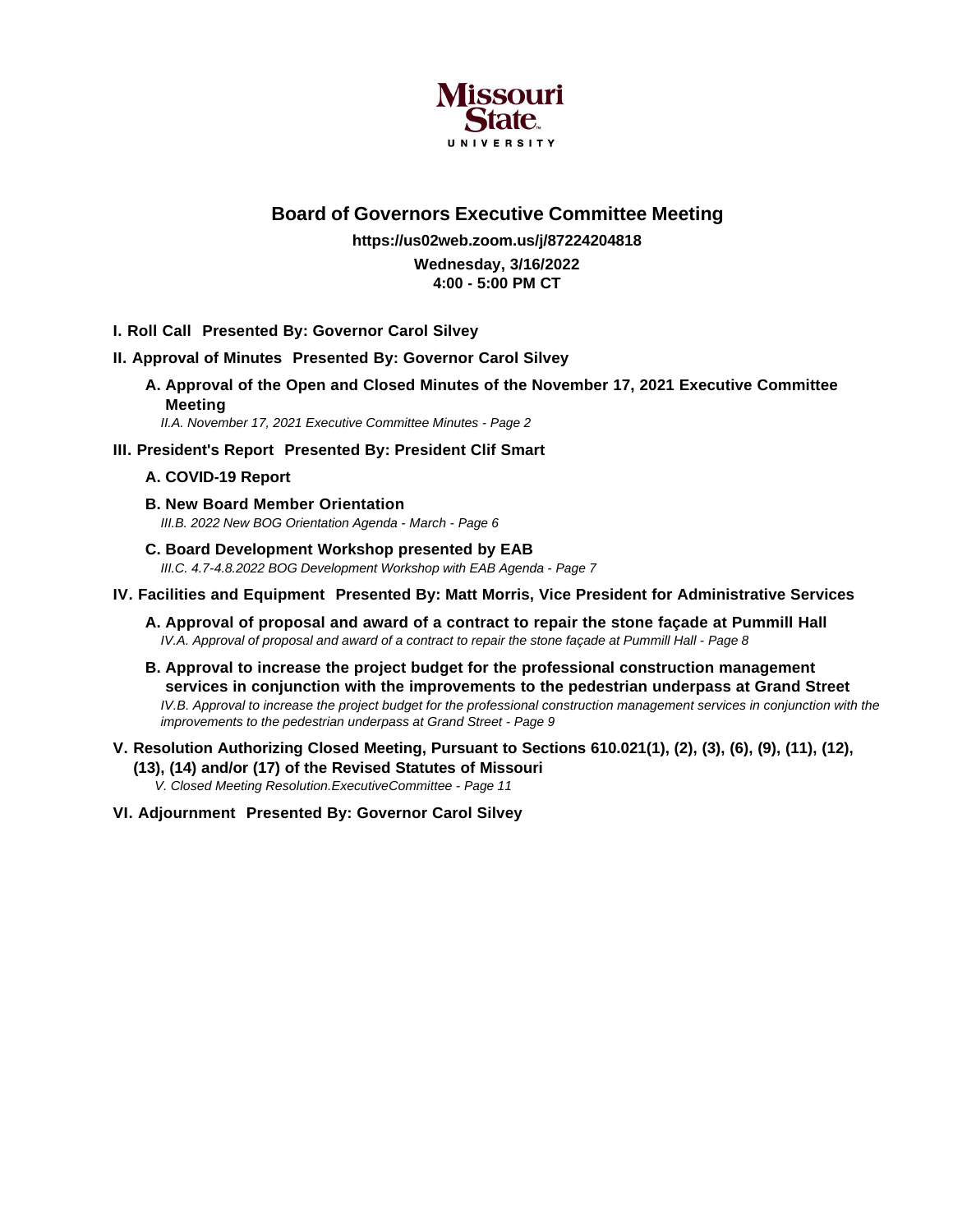## **MINUTES OF THE BOARD OF GOVERNORS EXECUTIVE COMMITTEE MISSOURI STATE UNIVERSITY WEDNESDAY, NOVEMBER 17, 2021, 4:00 P.M.**

Governor Amelia "Amy" Counts, Chair of the Board of Governors, called the meeting to order at 4:01 p.m. via Zoom webinar.

#### **Roll Call**

| $Present -$ | Amelia "Amy" Counts, Committee Chair                                                                 |
|-------------|------------------------------------------------------------------------------------------------------|
|             | Craig Frazier, Committee Member                                                                      |
|             | Carol Silvey, Committee Member                                                                       |
|             | Chris Waters, Committee Member                                                                       |
|             | Also present – Clif Smart, President                                                                 |
|             | Jim Baker, Vice President for Research and Economic Development and<br><b>International Programs</b> |
|             | Jeff Coiner, Chief Information Officer                                                               |
|             | Ryan DeBoef, Chief of Staff and Assistant to the President for<br><b>Governmental Relations</b>      |
|             | Rachael Dockery, General Counsel and Chief Compliance Officer                                        |
|             | Briar Douglas, Student Governor                                                                      |
|             | Frank Einhellig, Provost                                                                             |
|             | Steve Foucart, Chief Financial Officer                                                               |
|             | Gabriel Gore, Governor                                                                               |
|             | Dennis Lancaster, Interim Chancellor of the West Plains Campus                                       |
|             | Natalie McNish, Director of Internal Audit and Risk Management                                       |
|             | Beverly Miller Keltner, Governor                                                                     |
|             | Kyle Moats, Director of Athletics                                                                    |
|             | Matt Morris, Vice President for Administrative Services                                              |
|             | Lynn Parman, Governor                                                                                |
|             | Dee Siscoe, Vice President for Student Affairs                                                       |
|             | Suzanne Shaw, Vice President for Marketing and Communications                                        |
|             | Rowena Stone, Secretary to the Board of Governors                                                    |
|             | Carrie Tergin, Governor                                                                              |
|             | Jay Wasson, Governor                                                                                 |

#### **Approval of Minutes**

Governor Counts called for a motion to approve the open and closed minutes of the September 15, 2021, Executive Committee meeting. Governor Carol Silvey provided a motion, receiving a second from Governor Craig Frazier.

Motion passed 4-0.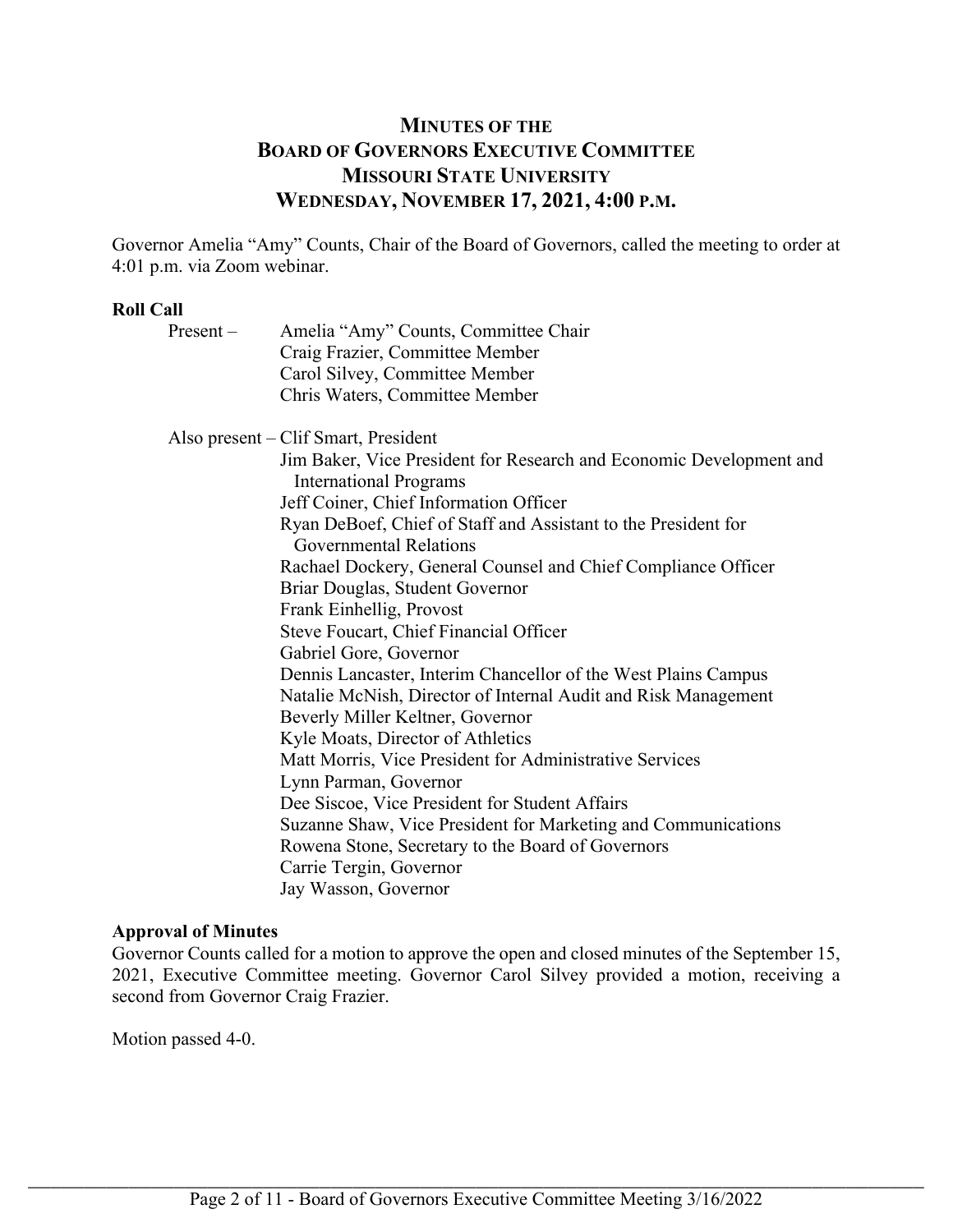## **Financial**

Steve Foucart, Chief Financial Officer, presented a resolution for approval of a procurement activity report for the period of September 8, 2021, through November 10, 2021 (Purchasing Activity Report No. 506-21). The two items included for approval in the resolution were:

- Approval of reinsurance (stop loss) for employee group medical plan. Proposals for calendar year 2022 were received from three sources with only the incumbent, Tokio Marine HCC, offering a competitive proposal. Acceptance of the proposal reflects an approximate 5% cost increase utilizing the quoted enrollment. Med-Pay advises the offer is reasonable. The contract period is for January 1, 2022, through December 31, 2022. Funding to be from ongoing operational budgets.
- Approval to purchase new mechanical and electrical equipment for Chiller Station Six expansion. New equipment is being purchased to help ensure the district water system has adequate capacity to service the Springfield campus and to increase reliability of the system. Equipment has long lead times and is being procured in advance so installation can proceed in a timely fashion once the contract for construction is executed. The purchased equipment is expected to arrive in early to middle-spring 2022 and construction on the expansion is expected to be completed by late summer or early fall 2022.

Governor Silvey made a motion for approval, receiving a second from Governor Chris Waters.

Motion passed 4-0.

### **Facilities and Equipment**

Matt Morris, Vice President for Administrative Services, presented a resolution for approval of bids and award of a contract for the welding lab renovation at Broadway Building on the West Plains Campus (Bids & Quotations No. 1591-21). The project budget is \$3,250,000.00 to be paid from the West Plains Welding Lab Renovation budget funded by a 50/50 State match appropriation (\$1,000,000.00), Federal Budget Stabilization Fund (\$566,415.00), private donations (\$500,000.00) and West Plains Operating Reserves (\$1,183,585.00). The project will include a renovation of approximately 11,500 square feet of the Broadway Building on the West Plains campus to house the welding program for Missouri State University-West Plains. The project will require an addition of approximately 2,000 square feet for new restrooms, an exit stairway, and an elevator. The first floor will include welding booths, a fabrication area, project area, material storage, gas storage, material receiving, restrooms, locker area, entry, offices, breakroom, workroom, and a classroom. The second floor will accommodate two additional classrooms. Work is expected to be completed during the summer 2022 semester.

Governor Waters made a motion for approval, receiving a second from Governor Silvey.

Motion passed 4-0.

Mr. Morris presented a resolution for approval of bids and award of a contract for the exterior slab extension repairs at Woods House and Wells House (Bids & Quotations No. 1592-21). The project budget is \$820,000.00 to be paid from the Woods/Wells Ledge Repairs budget funded by the Residence Hall Reserve Fund. This project is to repair cracking and spalling that is occurring along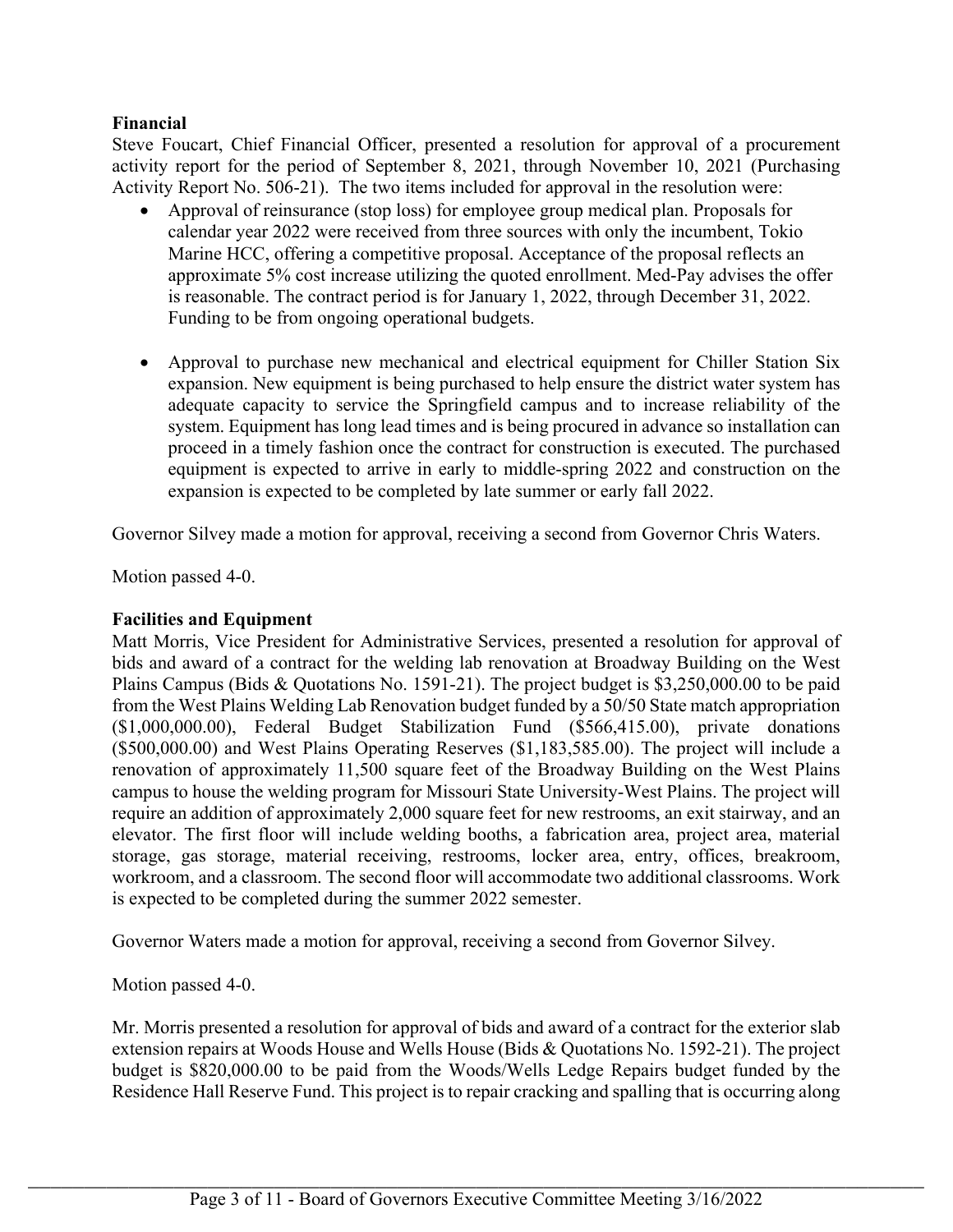the exterior slab extensions at Woods House and Wells House. Some extensions will require significant work which will include removal of flashing and existing sealant, patching, caulking, and installation of an elastomeric coating. Other ledges may involve cleaning and coating only. Work is scheduled to be completed during the summer 2022 semester.

Governor Silvey made a motion for approval, receiving a second from Governor Frazier.

Motion passed 4-0.

Mr. Morris presented a resolution for approval of consultant and authority to enter into an agreement for professional services in conjunction with the first and second floor infills at Jordan Valley Innovation Center (Agreement No. 454-21). The agreement is for a fixed fee of \$390,900.00 to be paid from the JVIC Building #4 budget funded by MoExcels Workforce Initiative and the Roy Blunt JVIC Rental Fund (\$154,000.00), and the JVIC Building Brewer Infill budget funded by private gifts (\$236,900.00). The first-floor infill will include a command center, control center for training, office space, and a conference room to support the Missouri Cybersecurity Center of Excellence (MCCoE). The second-floor infill will include a series of specialty labs, a clean room, and office components to support Brewer Science. The consultant will provide comprehensive design services, from schematic design through post-construction. Design will occur through spring 2022. Work is scheduled to be completed during the spring 2023 semester.

Governor Waters made a motion for approval, receiving a second from Governor Silvey.

Motion passed 4-0.

### **Closed Meeting**

It was determined that the Board of Governors needed to meet in a closed session to consider items of business provided in the Revised Statues of Missouri. Governor Counts asked if a resolution authorizing a closed meeting of the Board was prepared. Thereupon, the following resolution was presented for consideration:

BE IT RESOLVED by the Executive Committee of the Board of Governors for the Missouri State University that a closed meeting, with closed records and closed vote, be held during a recess of the Executive Committee of the Board of Governors to consider items pursuant to:

R.S.Mo. 610.021(1). "Legal actions, causes of action, or litigation involving a public governmental body..."

R.S.Mo. 610.021(3). "Hiring, firing, disciplining or promoting of particular employees by a public governmental body..."

Governor Waters provided a motion for approval, receiving a second from Governor Silvey.

A roll call vote on the motion was as follows: those voting in favor – Governors Counts, Frazier, Silvey, and Waters; those voting against – none.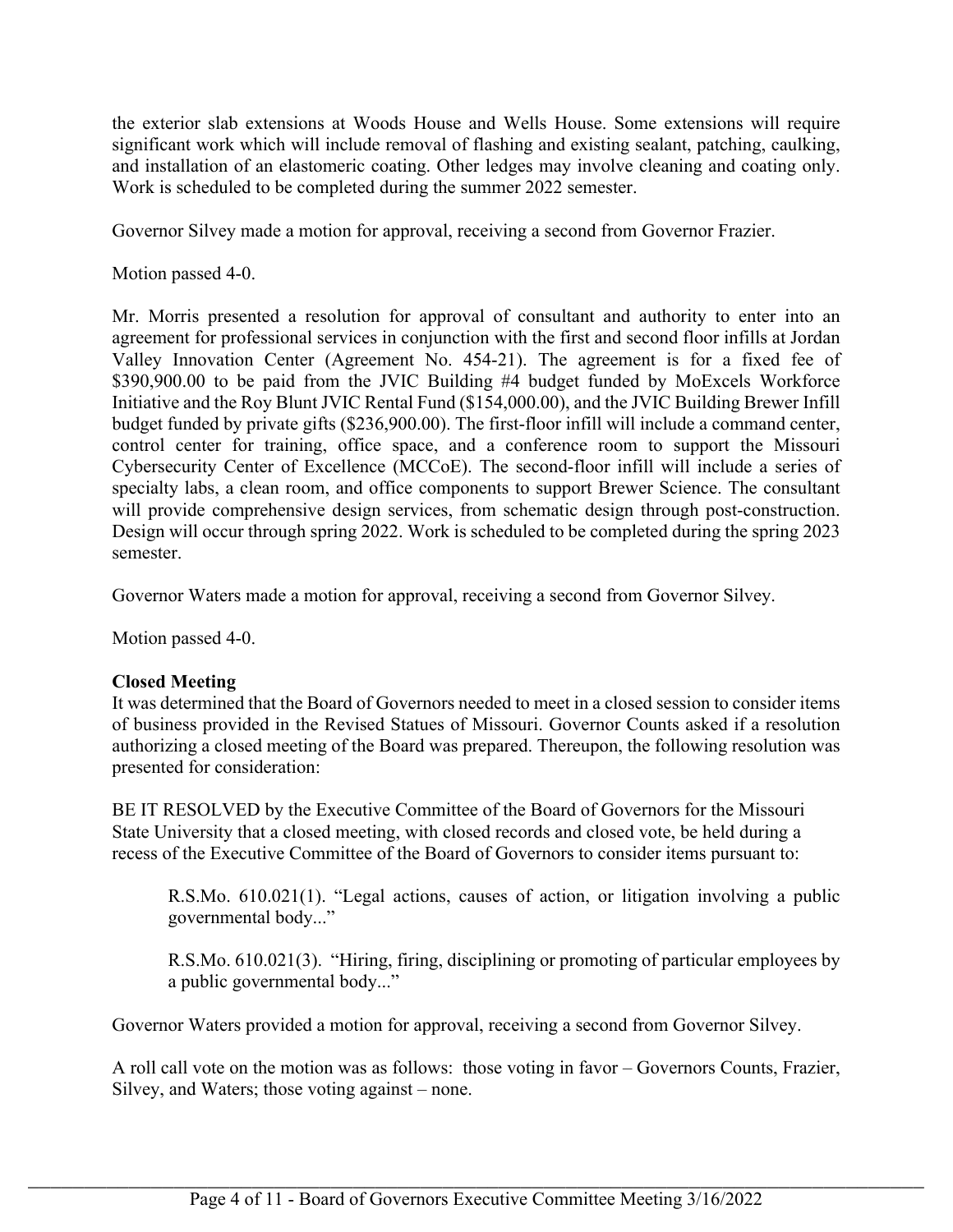The open meeting recessed at 4:19 p.m. to go into closed session.

The open meeting reconvened at 5:11 p.m.

#### **Adjournment**

With no additional information needing to be discussed, Governor Counts called for a motion to adjourn the meeting. Governor Silvey made a motion, receiving a second from Governor Waters.

Motion passed 4-0.

Meeting adjourned at 5:12 p.m.

Carol Silvey Board Chair

 $\mathcal{L}_\text{max}$  , where  $\mathcal{L}_\text{max}$  , we have the set of the set of the set of the set of the set of the set of the set of the set of the set of the set of the set of the set of the set of the set of the set of the set of

Passed at the meeting of March 16, 2022

Rowena Stone Secretary to the Board

 $\mathcal{L}_\text{max}$  , where  $\mathcal{L}_\text{max}$  , we have the set of  $\mathcal{L}_\text{max}$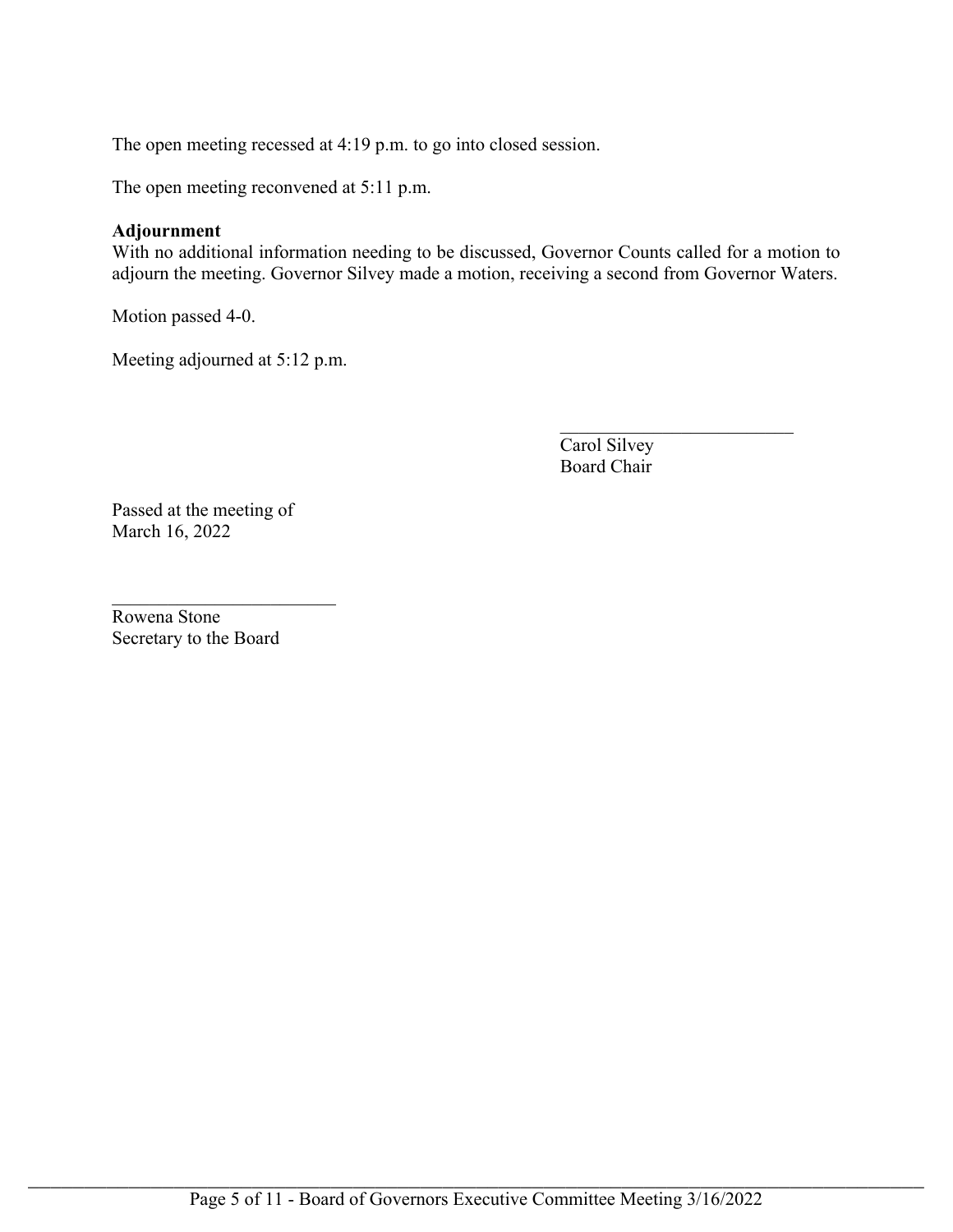# **MISSOURI STATE UNIVERSITY NEW BOARD OF GOVERNOR ORIENTATION MARCH 23, 2022 11:30 A.M. – 4:00 P.M. ROBERT W. PLASTER FREE ENTERPRISE CENTER, JAY WASSON IDEA LOFT SPRINGFIELD, MISSOURI**

| L               | Academic Affairs                                                         | 11:30 a.m. $-1:30$ p.m.                 | Frank Einhellig<br>Chris Craig<br>Academic Deans |
|-----------------|--------------------------------------------------------------------------|-----------------------------------------|--------------------------------------------------|
|                 | <b>Break</b>                                                             | 1:30 p.m. $-1:45$ p.m.                  |                                                  |
| $\mathbf{II}$ . | University Budgeting,<br>Procurement, and<br><b>Financial Statements</b> | 1:45 p.m. $-2:15$ p.m.                  | <b>Steve Foucart</b>                             |
| III.            | MSU Foundation and<br>University Advancement                             | $2:15$ p.m. $-2:45$ p.m.                | <b>Brent Dunn</b>                                |
|                 | <b>Break</b>                                                             | $2:45$ p.m. $-3:00$ p.m.                |                                                  |
| IV.             | Diversity, Equity, and Inclusion                                         | $3:00 \text{ p.m.} - 3:30 \text{ p.m.}$ | <b>Wes Pratt</b>                                 |
| V.              | Marketing and Communications                                             | $3:30$ p.m. $-4:00$ p.m.                | Suzanne Shaw                                     |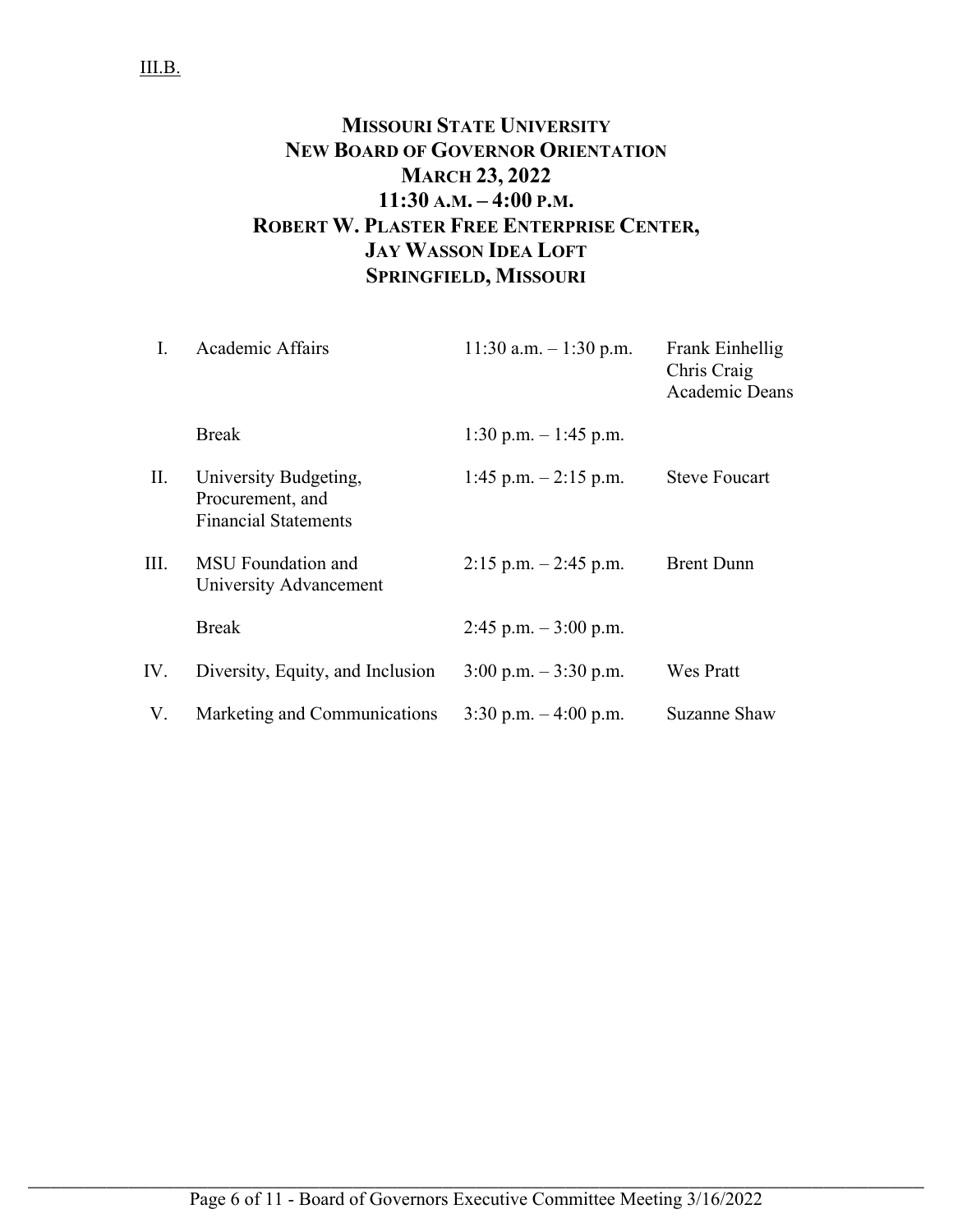# **MISSOURI STATE UNIVERSITY BOARD OF GOVERNORS DEVELOPMENT WORKSHOP WITH EAB APRIL 7, 2022, 1:00 P.M. – APRIL 8, 2022, 12:00 P.M. MOONRISE HOTEL, APOLLO 11 ST. LOUIS, MISSOURI**

| Thursday, April 7<br><b>Presenter</b> |                                                                                                                                                                                |                     |
|---------------------------------------|--------------------------------------------------------------------------------------------------------------------------------------------------------------------------------|---------------------|
| $\rm I$ .                             | Higher Education State of the Union: Key Trends and<br>Analysis of the Forces Shaping the Higher Ed<br>Landscape                                                               | David Attis, EAB    |
| II.                                   | The Student Experience: Supporting Students to<br>Achieve Critical Outcomes Amidst Escalating Costs<br>a. Discussion/Workshop: The Business Case for<br><b>Student Success</b> | David Vuletich, EAB |
|                                       | <b>Friday, April 8</b>                                                                                                                                                         |                     |
| III.                                  | Demographics are not Destiny                                                                                                                                                   | David Vuletich, EAB |
| IV.                                   | Strategic Growth<br>a. Employer Partnerships and Credentials<br>b. The Adult Learner                                                                                           | David Vuletich, EAB |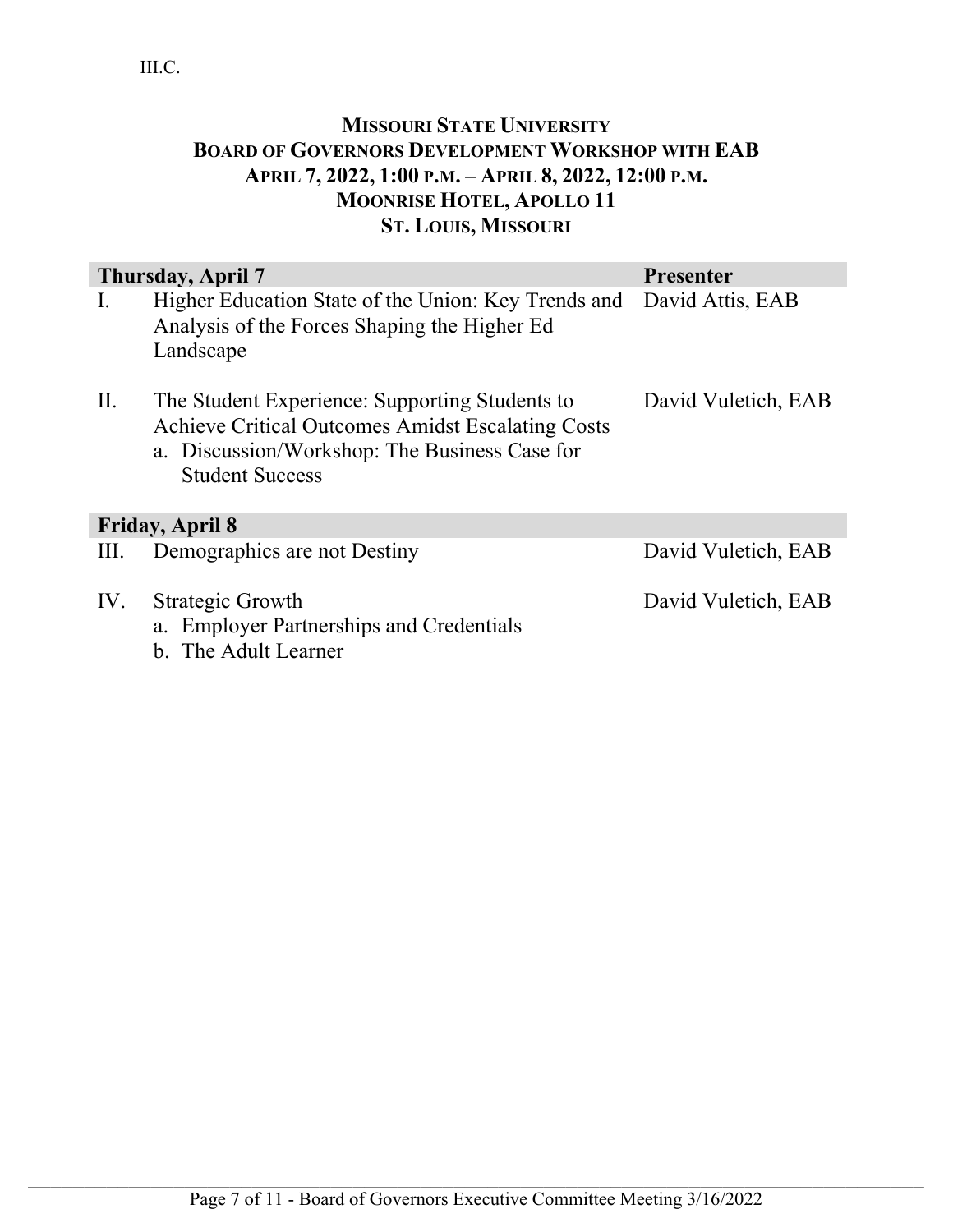IV.A.

**RECOMMENDED ACTION –** Approval of proposal and award of a contract to repair the stone façade at Pummill Hall.

|    | The following resolution was moved by | and seconded |
|----|---------------------------------------|--------------|
| bv |                                       |              |

**BE IT RESOLVED** by the Board of Governors for Missouri State University that the proposal from MTS Contracting, Inc. in the amount of Two Hundred Sixty-eight Thousand Three Hundred Ninety-one and 84/100ths dollars (\$268,391.84) to repair the stone façade at Pummill Hall be accepted, approved, and awarded.

| <b>Project Budget</b>              |              |
|------------------------------------|--------------|
| <b>Consultant Fees</b>             | \$108,400.00 |
| <b>Construction Costs</b>          | \$268,391.84 |
| <b>Project Administration</b>      | \$5,000.00   |
| <b>Construction Contingency</b>    | \$48,208.16  |
| Furniture, Fixtures, and Equipment | \$0.00       |
| Telecommunications                 | \$0.00       |
| <b>Relocation Costs</b>            | \$0.00       |
| <b>Total Project Budget</b>        | \$430,000.00 |
| <b>Funding Source</b>              |              |
| Repair Façade Pummill budget       | \$430,000.00 |
| <b>Total Funding Source</b>        | \$430,000.00 |

**BE IT FURTHER RESOLVED** that the financial plan be established as follows:

**BE IT FURTHER RESOLVED** that this be paid from the Repair Façade Pummill budget funded from the Operating Maintenance and Repair budget.

**BE IT FURTHER RESOLVED** that the Vice President for Administrative Services or the University Architect and Director of Planning, Design and Construction be authorized to sign the agreement with the selected contractor, incorporated herein by reference, and perform those acts necessary to carry out and perform the terms of the agreement. With approval of the above project budget, authorization is also provided to further sign agreements or amendments to existing agreements directly related to this project as long as the approved project budget is not exceeded.

**VOTE: AYE\_\_\_\_\_\_\_\_\_**

**NAY\_\_\_\_\_\_\_\_\_**

#### **COMMENTS:**

This project restores the stone façade at Pummill Hall. The restoration includes repair, replacement, and cleaning of existing exterior façade stone fascia, caps, and panels. The stone exhibits displacement, cracking, staining, and chipping. The work will also include associated flashing work as needed. Work is scheduled to be completed during the summer 2022 semester.

Pursuant to RSMo 34.046, which allows Missouri State University to participate in contract agreements established by other public entities, the University is utilizing the Sourcewell Cooperative Contract 25629 with MTS Contracting, Inc. to perform the work under this contract.

This project will be paid by the Repair Façade Pummill budget funded by the Operating Maintenance and Repair (\$430,000.00) budget.  $\Delta$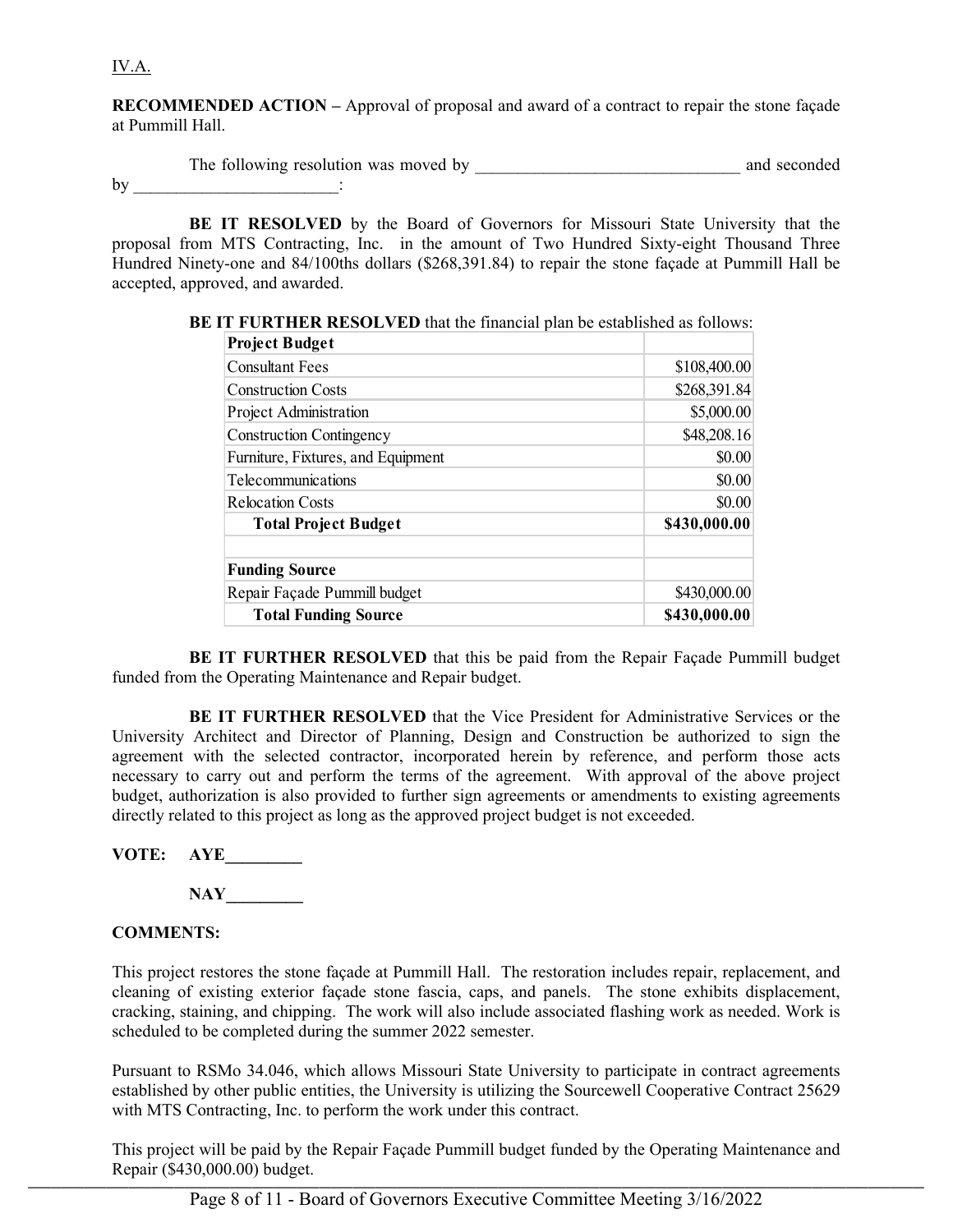#### IV.B.

**RECOMMENDED ACTION** - Approval to increase the project budget for the professional construction management services in conjunction with the improvements to the pedestrian underpass at Grand Street.

The following resolution was moved by \_\_\_\_\_\_\_\_\_\_\_\_\_\_\_\_\_\_\_\_\_\_\_\_\_\_\_\_\_\_\_\_\_\_ and seconded by  $\qquad \qquad$  :

**BE IT RESOLVED** by the Board of Governors for Missouri State University that the project budget approved at the September 15, 2021 Executive Committee Meeting for improvements to the pedestrian underpass at Grand Street be increased by Two Million Seven Hundred Eighty-eight Thousand Two Hundred Fifty-two and 00/100ths dollars (\$2,788,252.00) above the original project budget of \$3,836,748.00 and that this increase be accepted, approved, and awarded.

**BE IT FURTHER RESOLVED** that the revised financial plan be established as

follows:

| <b>Project Budget</b>              |                |
|------------------------------------|----------------|
| <b>Consultant Fees</b>             | \$430,000.00   |
| <b>Construction Costs</b>          | \$5,599,407.00 |
| <b>Project Administration</b>      | \$30,000.00    |
| <b>Construction Contingency</b>    | \$535,593.00   |
| Furniture, Fixtures, and Equipment | \$0.00         |
| Telecommunications                 | \$30,000.00    |
| <b>Relocation Costs</b>            | \$0.00         |
| <b>Total Project Budget</b>        | \$6,625,000.00 |
| <b>Funding Source(s)</b>           |                |
| Grand Street Underpass budget      | \$6,625,000.00 |
| <b>Total Funding Source</b>        | \$6,625,000.00 |

**BE IT FURTHER RESOLVED** that this budget increase be paid from the Grand Street Underpass budget funded by the President's Program Enhancement Fund, Operating Maintenance and Repair, Classroom Upgrades, and Administrative Services - Operating budgets.

**BE IT FURTHER RESOLVED** that the Vice President for Administrative Services or the University Architect and Director of Planning, Design and Construction be authorized to sign the agreement with the firm selected, incorporated herein by reference, and perform those acts necessary to carry out and perform the terms of the agreement. With approval of the above project budget, authorization is also provided to further sign agreements or amendments to existing agreements directly related to this project as long as the approved project budget is not exceeded.

**VOTE: AYE \_\_\_\_\_\_**

**NAY \_\_\_\_\_\_**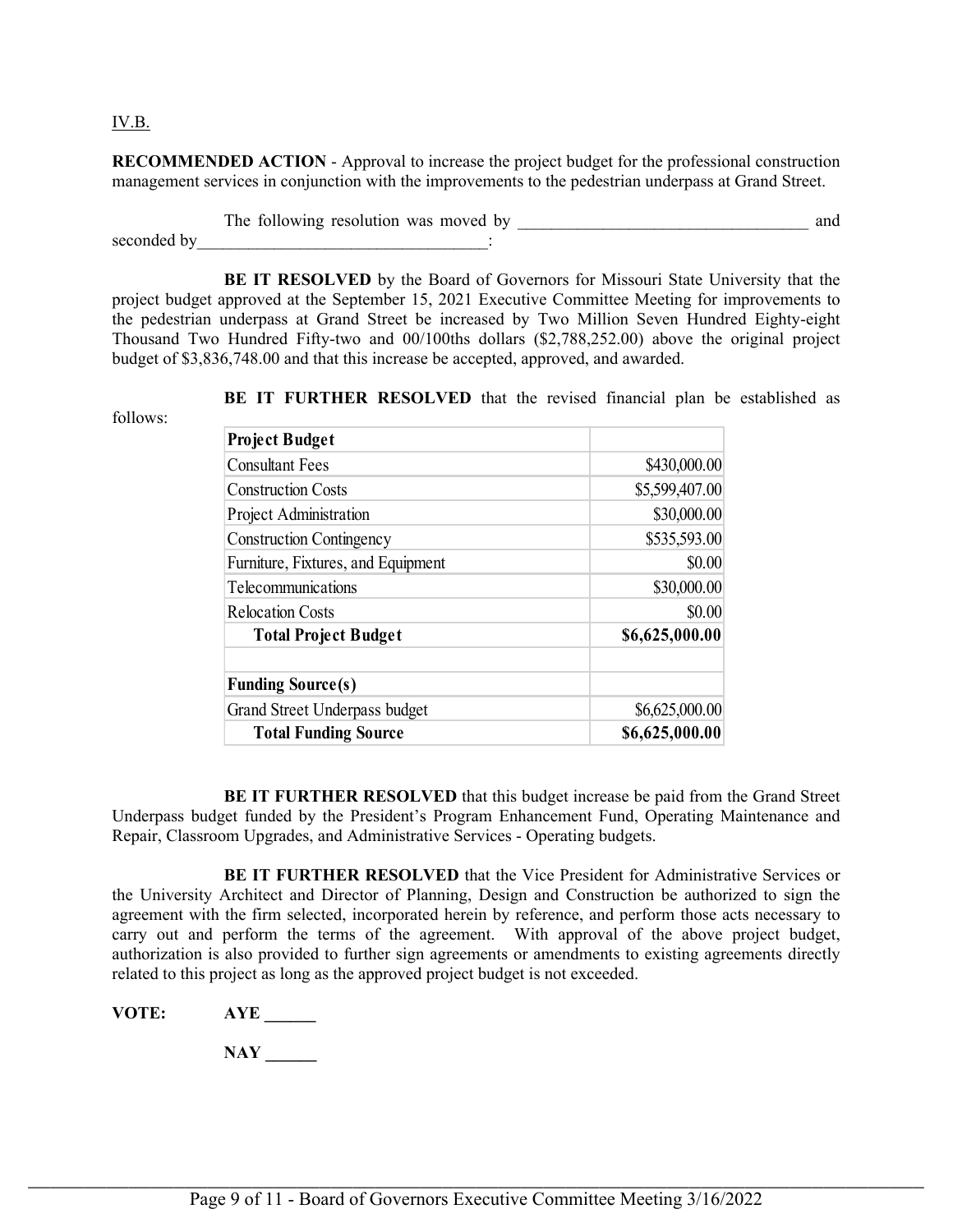#### **COMMENTS:**

The Grand Street Underpass project creates an accessible pedestrian pathway connecting three large parking lots to main campus. Additional funds are requested to improve the project and the immediate surroundings.

Due to unforeseen circumstances in and around the project site, increases to the original scope of work are required, including replacement of an existing sewer line that feeds a portion of the historic buildings on campus. This line is composed of pieces of piping dating back to the original construction of Hill Hall in the early 1900s and connects to piping installed when the original underpass was constructed 40 years ago. Both sections of the sewer line are failing and need to be replaced.

Stormwater piping was encountered upon the first day of excavation at an elevation level and location that was unknown. This piping must be modified and redirected.

Due to unsuitable soil, additional soil shoring is necessary to execute the project.

Lastly, the global supply chain continues to suffer and cost escalations due to COVID-19 are causing additional cost impacts on the project budget.

Work is scheduled to be completed by the Fall 2022 semester.

This budget increase will be paid from the Grand Street Underpass budget funded by the President's Program Enhancement Fund (\$1,388,252.00), Operating Maintenance and Repair (\$786,027.36), Classroom Upgrades (\$313,972.64), and Administrative Services - Operating (\$300,000.00) budgets.